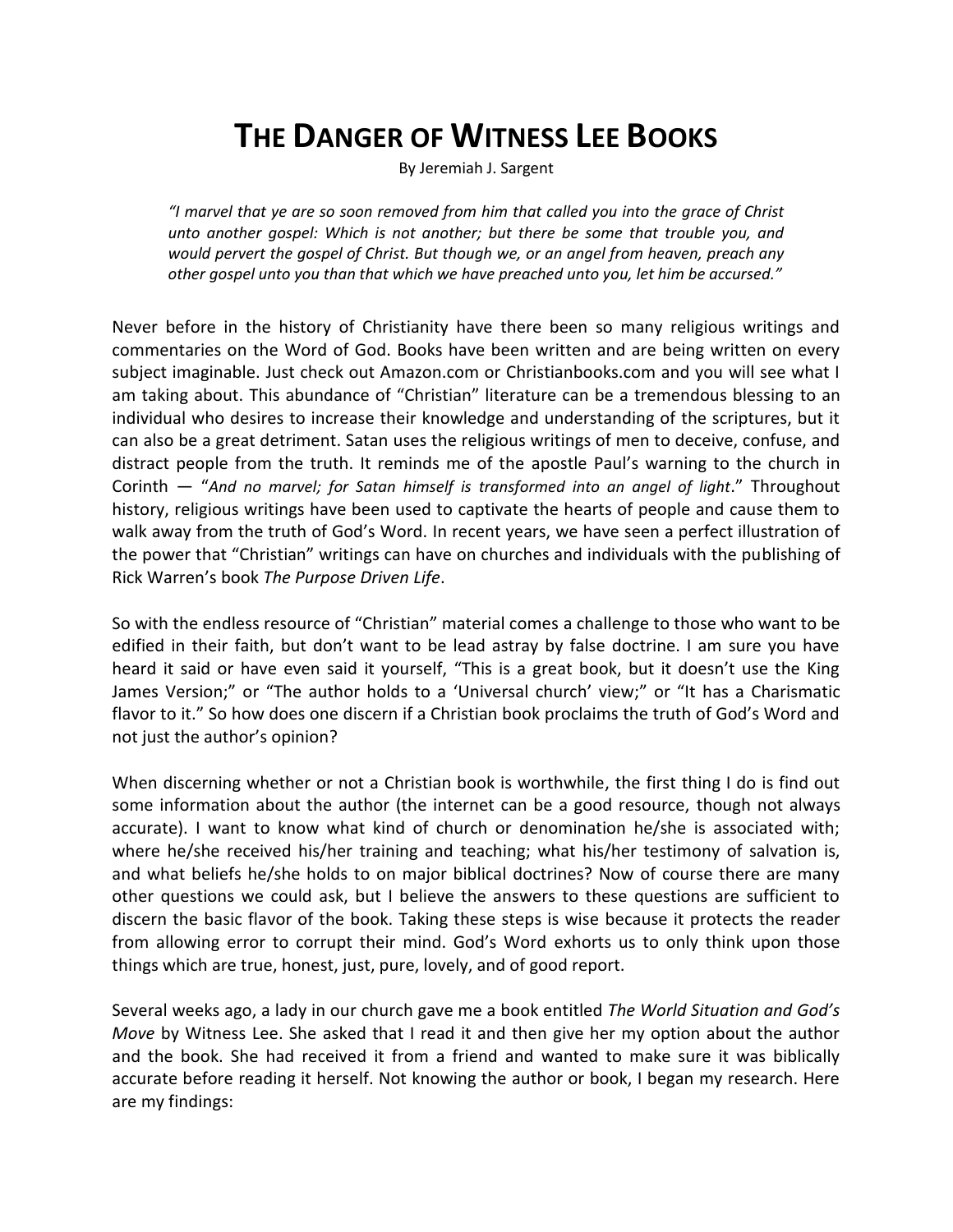# **BACKGROUND OF WITNESS LEE**

In 1905, Witness Lee was born into a Southern Baptist family in Northern China. He grew up in the Province of Shandong, and was educated in both American Southern Baptist and Presbyterian schools. At age 19, he was invited to attend a Chinese Independent 'Church' and after hearing the preaching of Sister Peace Dang Wang, he made a profession of salvation and declared that from that moment on he was "Fully captured for Christ." Immediately Witness Lee consecrated the rest of his life to preaching the gospel of Jesus Christ. Here is a portion of his salvation testimony from his website.

*After about two and a half months, they baptized me into their membership by sprinkling. But it was not until a short time later that I was actually saved and turned to the Lord through the preaching of Sister Peace Wang in April of the same year. At that time I was exceedingly ambitious as a young man for my education and my future. But after I was saved under Sister Peace Wang's preaching that afternoon, while I was walking home, I stopped and prayed to God, according to Sister Wang's message, somewhat as follows: "God, I don't like being usurped by Satan as Pharaoh, through the world as Egypt; I would like to serve You and preach the gospel of the Lord Jesus through the villages at any cost for my whole life."*

Soon after his profession, Witness Lee started attending a Brethren Assembly and studied with them for the next seven years until he read an article in the local paper entitled "The Morning Star" by Watchman Nee. Watchman Nee was a prominent preacher in China during the early 1920s who published a monthly paper called, *The Christian*. His articles inspired Witness Lee, and soon after they began corresponding.

Lee moved to Shanghai in October of 1933 and worked under the supervision of Watchman Nee. Nee became Witness's mentor and teacher, testing him in the scriptures and challenging him in his way of life. After four months of testing, Nee invited Lee to move to Shanghai permanently and join him in the work there. Nee entrusted him with the responsibility of operating their publication ministry called the "Shanghai Gospel Bookroom."

In 1940, with the politics in China moving towards Communism, Watchman Nee called an urgent meeting of all his ministry co-workers. He wanted them to pray and seek God's direction as to whether or not they should stay in China. On the last day of the prayer meeting, Nee announced that Witness Lee should leave the country. Here is Lee's account of the meeting:

*"Regardless of whether he likes it or not, he must be asked to go abroad." There was prayer, and Watchman closed with these words: "Let us bring this matter to the Lord and see how the Lord will lead us." That was the decision.*

Witness Lee submitted to Nee's leadership and left for Taiwan in 1949. He continued the publishing ministry under the new name of "Taiwan Gospel Bookroom" and was instrumental in starting hundreds of Recovery local 'churches' in Taiwan and the Philippines. These churches grew to over 40,000 followers in just five years. While in Taiwan, Lee also began publishing his own monthly magazine called *The Ministry of the Word*.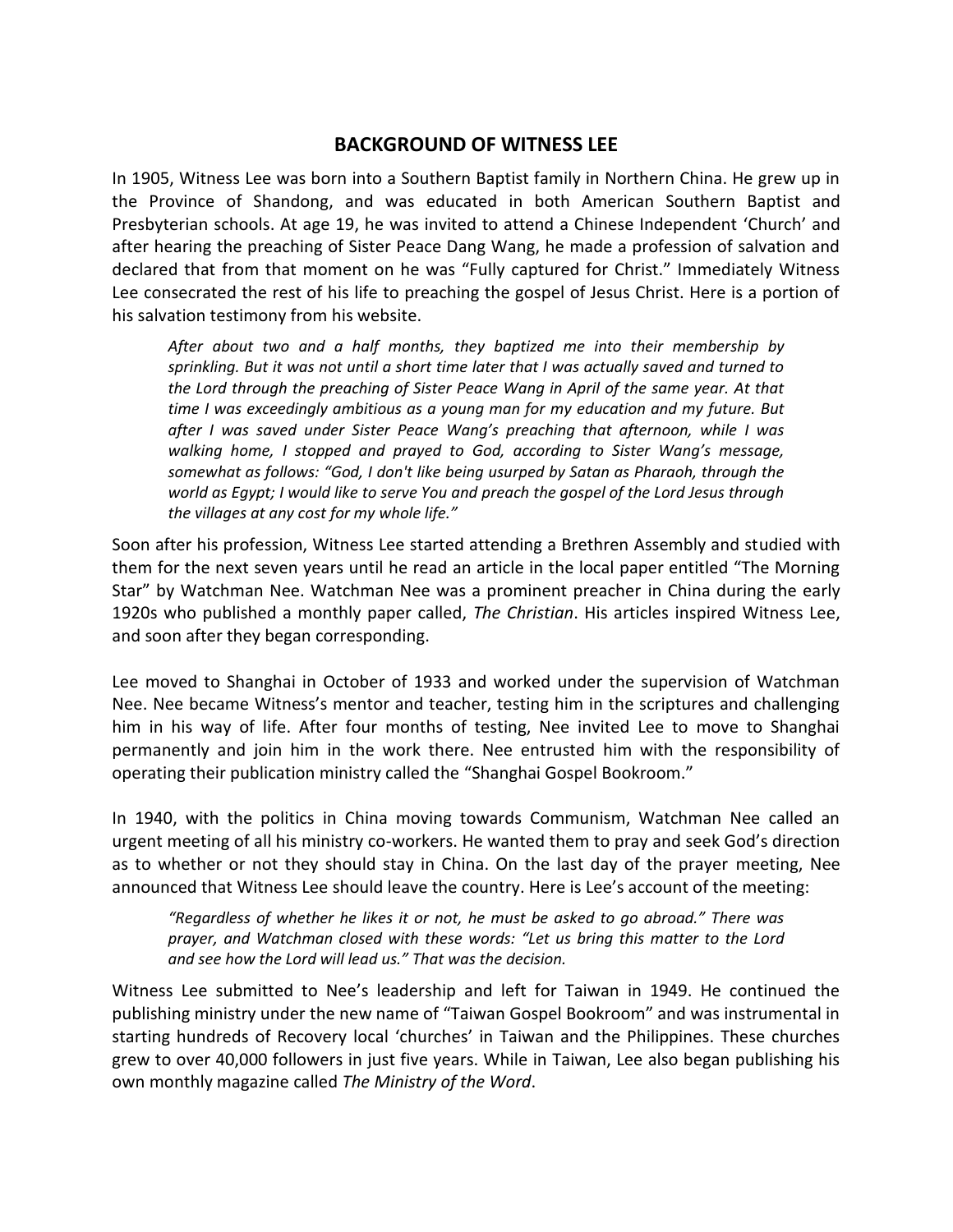Then in 1962, Lee felt led to come to the United States to expand his training ministries, book publishing, and to start the Living Streams Ministry (based in Anaheim, California.) He has published over 400 titles, many of which have been translated into other languages. Two of his most well known pieces of literature are the *Recovery Bible* (a verse-by-verse commentary on the Bible) and *The Life Study of the Bible* (his interpretation of the scriptures). Witness Lee's ministry emphasized the experience of "Christ as life" and "the practical oneness of the believers as the Body of Christ." He also believed Christians should not be segregated or organized into denominations, as seen in his commentary on Matthew 16:18, *"The Lord is not building His church in Christendom, which is composed of the apostate Roman Catholic Church and the Protestant denominations. This prophecy is being fulfilled through the Lord's recovery* (meaning their movement), *in which the building of the genuine church is being accomplished."*  Lee held to a "Universal Church" and a "Local Church" belief that teaches all Christians make up the body of Christ; (though they should meet together in local assemblies to declare that "we are the church," while maintaining the understanding that the "we" is inclusive not exclusive of some). He believed that belonging to a denomination such as Baptist, Methodist or Catholic was divisive and contrary to the oneness people have inherited in Christ.

Witness Lee died June 9, 1997 at his home in Southern California. His teachings are still widely published and followed around the world, primarily in the Chinese "Christian" circles.

# **MAJOR INFLUENCE UPON WITNESS LEE**

Witness Lee's greatest influence came from the teachings of Nee Shu-Tsu, who is commonly known as Watchman Nee. Watchman Nee was a Chinese [Christian](http://en.wikipedia.org/wiki/Christian) author and church leader during the early 20th Century. He founded the "[The Church Assembly Hall](http://en.wikipedia.org/wiki/Chinese_Independent_Churches#The_Church_Assembly_Hall_.28.E8.81.9A.E6.9C.83.E6.89.80.29)," which would later be known as the "[Local churches](http://en.wikipedia.org/wiki/Local_churches)." At the age of 17, Nee heard the gospel while listening to the preaching of an evangelist by the name of [Dora Yu.](http://en.wikipedia.org/w/index.php?title=Dora_Yu&action=edit&redlink=1) He responded to the gospel and afterwards set out to reach all of China for Christ.

During Nee's college years a Miss Margaret Barber, an independent [British](http://en.wikipedia.org/wiki/United_Kingdom) missionary/teacher, taught him the Keswick concept of being filled with the Spirit, and in February of 1922, Nee claimed he was "baptized in the Spirit." Nee was an avid reader and student of the Bible, but much of his doctrinal influence came through the reading of authors such as [Jessie Penn-Lewis,](http://en.wikipedia.org/wiki/Jessie_Penn-Lewis) [Robert Govett,](http://en.wikipedia.org/wiki/Robert_Govett) [D. M. Panton,](http://en.wikipedia.org/wiki/David_Morrieson_Panton) and [John Nelson Darby.](http://en.wikipedia.org/wiki/John_Nelson_Darby) These authors range in religious background from Methodist, Anglican, and Brethren, and are well known for their books supporting Calvinism and a selective or partial-rapture. Through his studies of these books, Nee developed a "perfectionist theology," a "partial rapture/Christian purgatory" belief, a belief that pastors are unscriptural, and several Charismatic doctrines. While imprisoned in China during the 1940s, Nee was asked this question: *"If a servant of the Lord from another Christian group gives us more or higher spiritual light, do we receive it?"* After he thought for a while, he said*: "God did not give us all the light. If somebody gives us more light, we should be very glad to receive it!"*

Like Witness Lee, Nee wrote many books, and is best known for His book entitled *The Normal Christian Life*. His writings continue to have a large influence in the "Recovery Churches."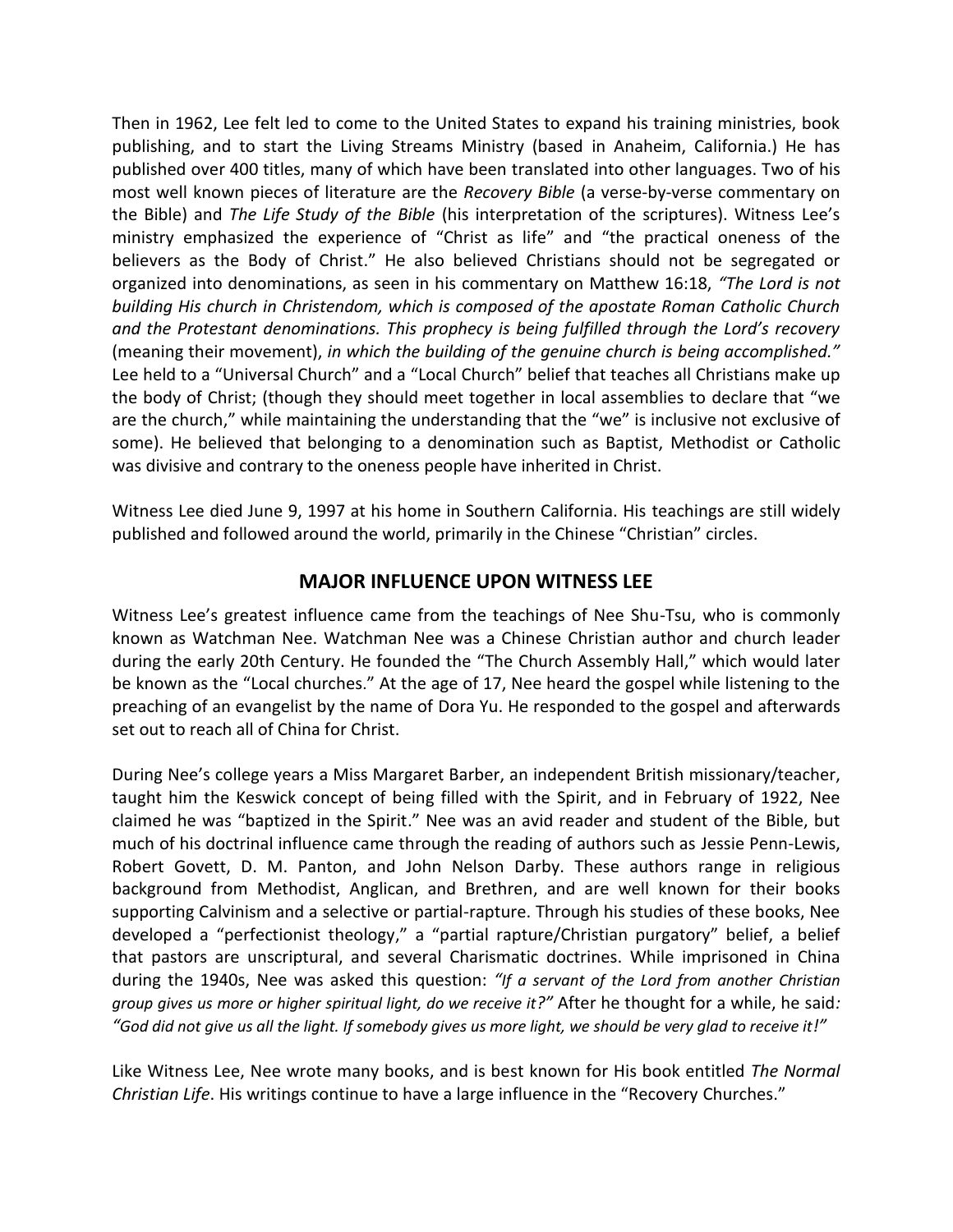# **DOCTRINAL BELIEFS OF WITNESS LEE**

Some have claimed that the "Lord's Recovery" movement is a cult; saying that more emphasis is put on Watchman Nee's and Witness Lee's writings than on the scriptures. In 2001, Living Stream Ministry filed a \$136 million libel lawsuit against Harvest House Publishers. Authors [John Ankerberg](http://www.apologeticsindex.org/a50.html) and [John Weldon](http://www.apologeticsindex.org/w00.html#weldon) wrote the *[Encyclopedia of Cults and New Religions](http://www.amazon.com/dp/0736900748/ref=nosim?tag=christianministr&link_code=as3&creativeASIN=0736900748&creative=373489&camp=211189)* and listed Lee's movement among the cults and new religions. In 2006, the Court of Appeals for the First District of Texas dismissed the lawsuit against Harvest House Publishers and many leading Evangelical groups called on the "Recovery Churches" to renounce the doctrinal teachings of Watchman Nee and Witness Lee. To this day, they have not.

Just because a religious group is called a cult does not necessarily mean they are one. The church I pastor has been called many different names throughout the years  $-$  some are accurate and others are just spoken out of ignorance or hatred! I would like to allow Witness Lee to speak for himself. A man's true beliefs never come from his critics, they come from own words — "*…those things which proceed out of the mouth come forth from the heart;" "For as he thinketh in his heart, so is he*:" I have included a few statements Witness Lee made concerning his beliefs of the scriptures and I will allow you to decide for yourself concerning the reading of his books.

## **ON THE NATURE OF GOD**

"...*the entire Godhead, the Triune God, became flesh."* — God's New Testament Economy (1986, p. 230)

"*The traditional explanation of the Trinity is grossly inadequate and borders on tritheism. When the Spirit of God is joined with us, God is not left behind, nor does Christ remain on the throne. This is the impression Christianity gives. They think of the Father as one Person, sending the Son, another Person, to accomplish redemption, after which the Son sends the Spirit, yet another Person. The Spirit, in traditional thinking, comes into the believers, while the Father and Son are left on the throne. When believers pray, they are taught to bow before the Father and pray in the name of the Son. To split the Godhead into these separate Persons is not the revelation of the Bible*...." — Life Messages, p. 164 (1979)

"*The Son is the Father, and the Son is also the Spirit.... and the Lord Jesus who is the Son is also the Eternal Father. Our Lord is the Son, and He is also the Father. Hallelujah*!" — Concerning the Triune God, pp. 18-19 (1973)

## **ON THE NATURE OF HUMANITY**

"*Christ is of two natures, the human and the divine, and we are the same: we are of the human nature, but covered with the divine. He is the God-man, and we are the God-men. He is the ark made of wood covered with gold, and we are the*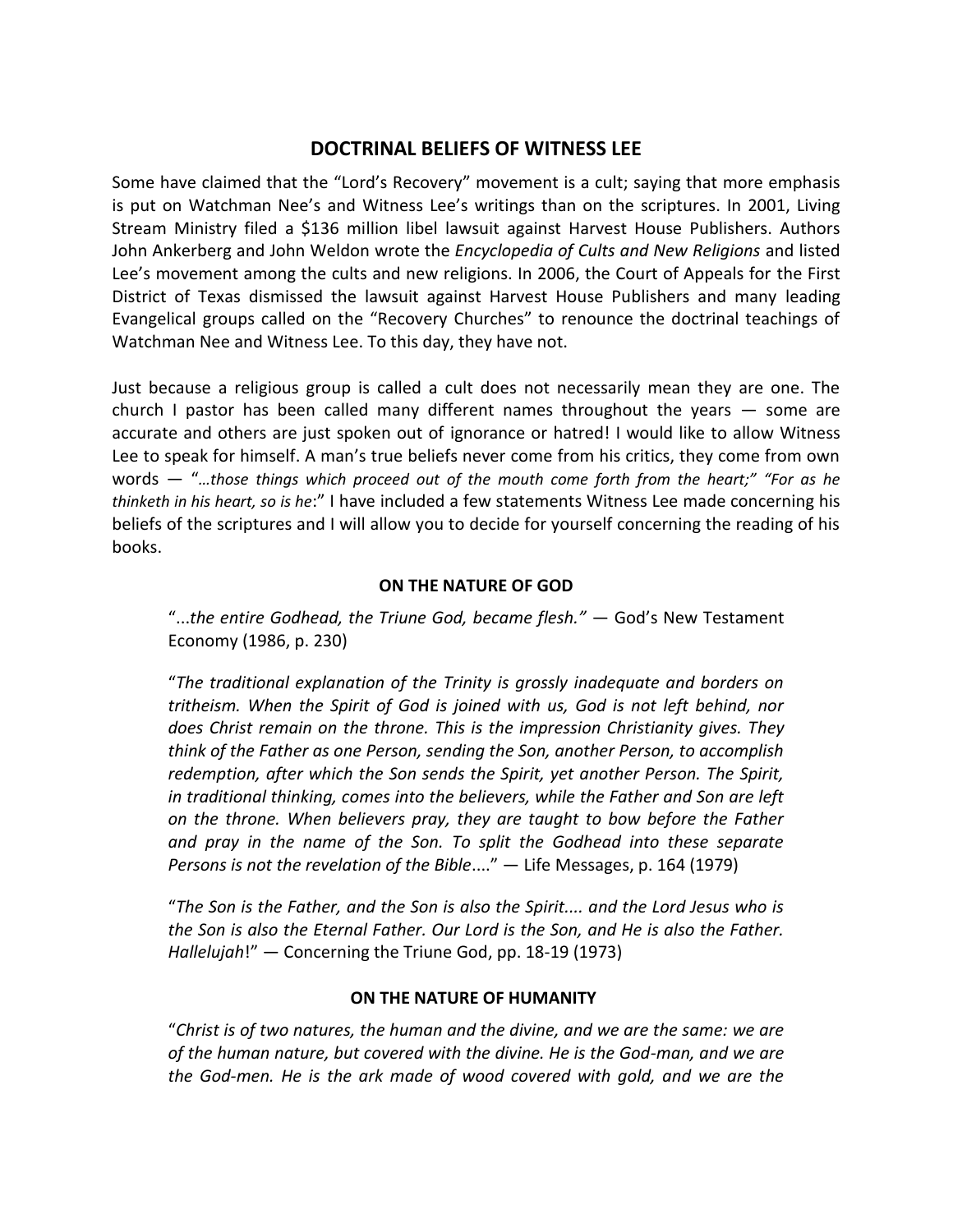*boards made of wood covered with gold. In number we are different, but in nature we are exactly the same*." — The All-Inclusive Christ, p.103 (1989)

"*God can say to His believers, 'I am divine and human,' and His believers can reply, 'Praise You, Lord. You are divine and human, and we are human and divine'*." — The Triune God to Be Life to the Tripartite Man, pp. 51-52 (1990)

"*My burden is to show you clearly that God's economy and plan is to make Himself man and to make us, His created beings, 'God,' so that He is 'man-ized' and we are 'God-ized.' In the end, He and we, we and He, all become Godmen*."— A Deeper Study of the Divine Dispensing, p. 54 (1990)

"*We the believers are begotten of God. What is begotten of man is man, and what is begotten of God must be God. We are born of God; hence, in this sense, we are God*." — A Deeper Study of the Divine Dispensing, p. 53 (1990)

"*Because the Father, the Son, and the Spirit are all one with the Body of Christ, we may say that the Triune God is now the 'four-in-one' God. These four are the Father, the Son, the Spirit, and the Body. The Three of the Divine Trinity cannot be confused or separated, and the four-in-one also cannot be separated or confused*." — A Deeper Study of the Divine Dispensing, p. 203-204 (1990)

### **ON BEING "BORN AGAIN"**

"*We have seen that to reach the unbelievers, no preaching is necessary. If we help them say "O Lord" three times, they will be saved. If they open the window, the air will get in. All they have to do is to open their mouths and say, "O Lord, O Lord." Even if they have no intention of believing, still they will be caught! Regardless of whether they have the intention or not, as long as they open the window, the air will get in. It is not a matter of teaching; it is a matter of touching the seven Spirits of God*." — Witness Lee, Stream Magazine, p.6 (1970)

*To be regenerated, simply come to the Lord with an open and honest heart and say to Him: "Lord Jesus, I am a sinner. I need You. Thank You for dying for me. Lord Jesus, forgive me. Cleanse me from all my sins. I believe You rose from the dead. I receive You right now as my Savior and life. Come into me! Fill me with Your life! Lord Jesus, I give myself to You for Your purpose." After regeneration, a believer needs to be baptized (Mark16:16). Then God begins the lifelong process of gradually spreading Himself as life from the believer's spirit into his soul (Eph. 3:17). This process, called transformation (Rom. 12:2), requires human cooperation (Phil. 2:12). The believer cooperates by allowing the Lord to spread into his soul until all his desires, thoughts, and decisions become one with those of Christ. Finally, at Christ's return, God will fully saturate the believer's body with His life. This is called glorification (Phil. 3:21). Thus, instead of being empty and*  damaged in each part, this man is filled and saturated with the life of God. This is